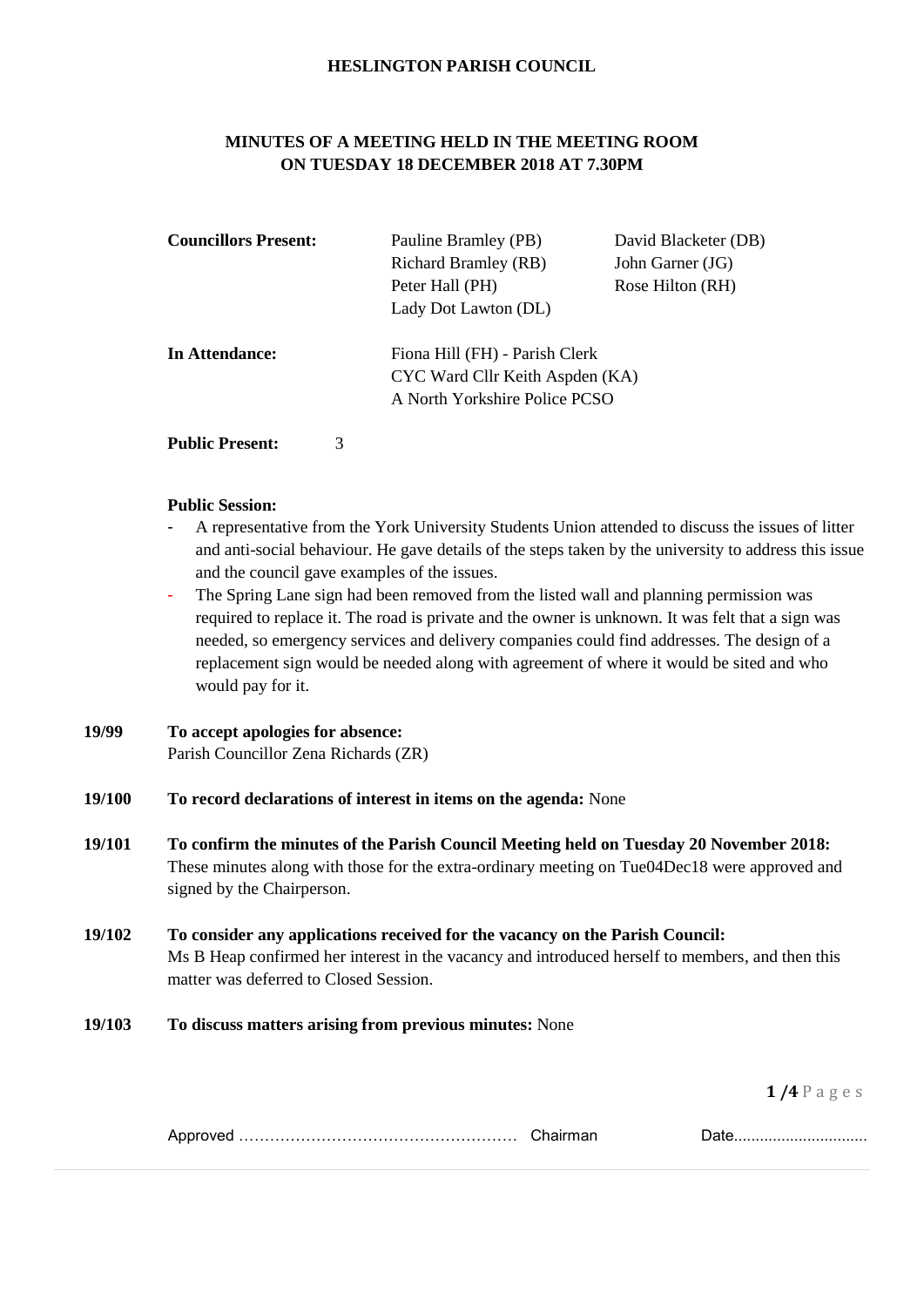University Road –Action FH to write to University Registrar to request more information about the timescale for addressing the safety issues highlighted

Proposed Base Station Upgrade – Green Dykes Lane – received/no comment

## **19/104 To Discuss, if necessary, long-standing matters:**

1. Appearance of village – KA had met with Richard Hall, Community Liaison Officer, Virgin Media about the unpainted boxes. There was insufficient funding for three dog fouling sign along Tally Alley, so it would be done via Ward Funding. FH to put in an application

2. Highway Matters

- KA was asked to inspected/report potholes on Common Lane, Long Lane, Langwith Stray, Main Street West, Hall Park and School Lane.

- Graffiti had appeared on a wall along Main Street/ Back Lane.. KA advised that Iain Dunn, CYC would provide equipment and training for chemical removal kits. KA offered to speak to Fulford PC, as a member had received the training/equipment and may, for a fee, deal with this. The Parish Council asked him to approach Fulford PC.

3. City of York Council

3.1 Article 4 (2) Direction – Nick Allen is awaiting a response from Edward Freedman, CYC

3.2 Encroachment onto footpath on 23/25 Main Street – This item can now be removed from agenda. 3.3 Footpath on University Road – obstructed by root growth – CYC and the university had conducted a site visit and there were complications, which would make the works expenses. The university were happy to move the fence, and then CYC could rearrange the footpath. KA suggested this may be Ward Funded.

### 4. University of York

4.1 Antisocial Behaviour – See Public Session 1 incident reported Main St 3.45am 28th Nov - rowdy behaviour-reported to University

5. Neighbourhood Planning – DB circulated a report by email which gave updates on finances and progress of the Working group. The Parish Council approved the key documents and draft timetable for pre-submission to progress.

6. Communication: PH would draft the next edition of the newsletter in time for the January 2019 meeting. The Quickline 4G trials had not worked at all premises, so the Parish Council would write to the CYC Chief Executive and Julian Sturdy MP after discussing the options at the next meeting.

Local Plan - KA reported that the planning inspector had agreed to an early hearing on the issues of greenbelt, housing and the duty to co operate.

Community Governance Review – KA assured the Parish Council that this would be completed by February 2019.

## **19/105 To receive any matters raised by members of public:** None

Spring Lane Sign KA to continue to follow this up with CYC

# **19/106 To report and make relevant recommendations on new planning applications:**

*Letter A: We support the application Letter B: We have no objections Letter C: We do not object but wish to make comments or seek safeguards as set out overleaf Letter D: We object on the planning grounds set out overleaf*

|--|--|--|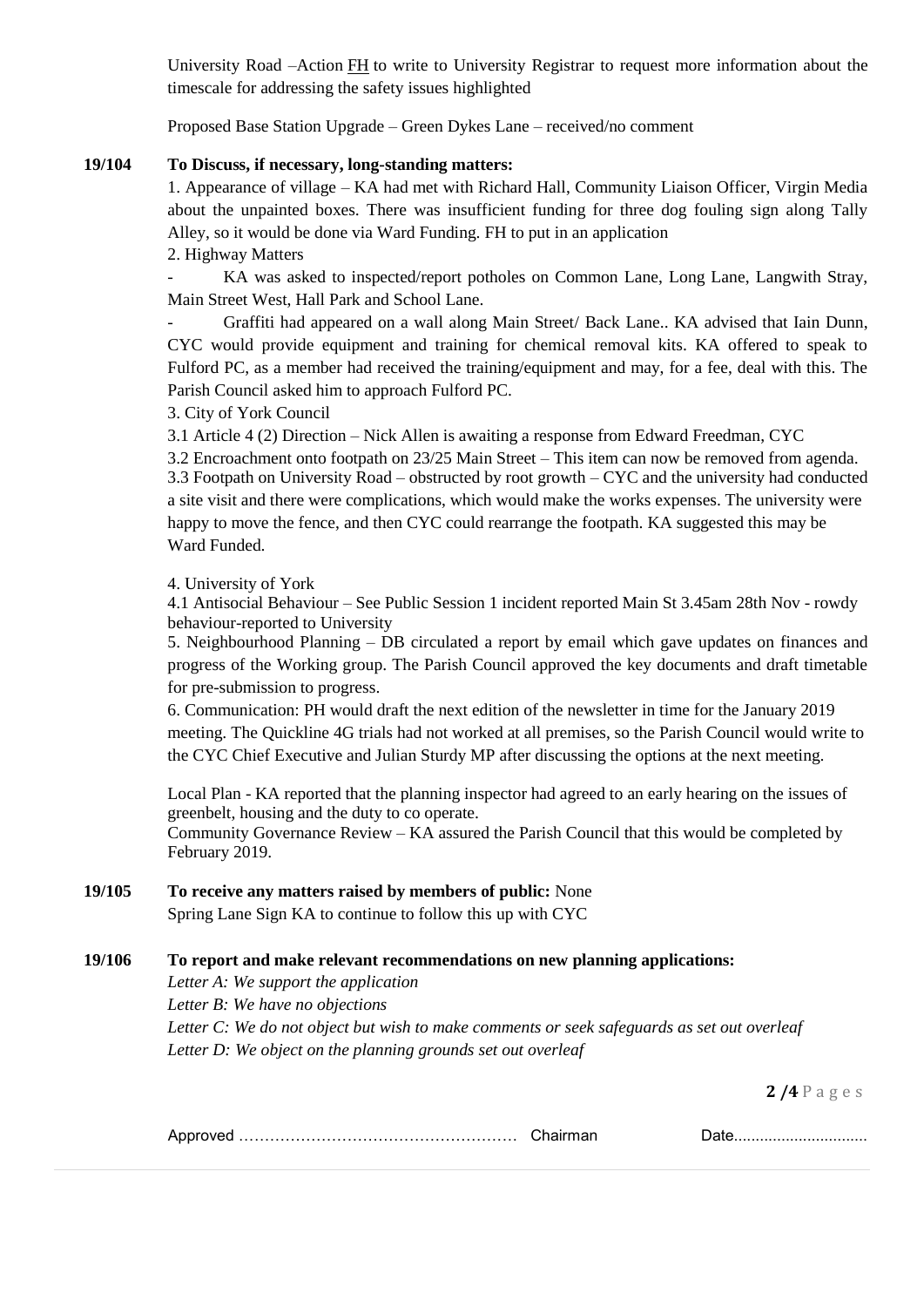None – the CYC Planning Dept appears disorganised and comments are not appearing promptly on the portal.

# **19/107 To report planning decisions by City of York Council:** None

# **19/108 To receive reports from representatives of following outside bodies:**

Ward Councillors – FH would forward the request for cycle racks to KA. 2. North Yorkshire Police –

The latest report had been circulated by email. None received – verbal report given at meet

3. Heslington East Community Forums – NTR

4. Good Neighbours Forum – PB would contact the University Registrar to request a timescale for addressing the safety issues with University Road. PB would follow up her conversation with Stephen Talboys regarding signage.

- 5. Ouse and Derwent Drainage Board NTR
- 6. Sports Field NTR
- 7. York Environment Forum NTR
- 8. Alms Houses NTR

9. The Meeting Room – DL advised that the next work to be done were decorating the Main Hall and Lobby, and then refurbishing the toilets.

10. Fulford & Heslington Ward – The next meeting is on 09Jan19.

### **19/109 To receive any new correspondence received by the council:**

1. CYC – Application to record a footpath in the woodland west of Windmill Lane The Parish Council unanimously agreed to the best of their knowledge an informal footpath had been there for many years and the Parish Council would support its formal adoption, proposed DB, seconded RH. FH to respond to the application

From a resident- "Yorkshire Water spent a couple of hours checking drains and sewers in School Lane, The Crescent and Low Lane. Apparently the capacity of the pipe in School Lane is only 150cm(?) whilst that in The Crescent is 350 so obviously it's much narrower in School Lane which means water cannot flow as quickly which doesn't help when there's heavy rain/flooding. Additionally, there is a large amount of fresh water (from the land?) discharging into pipe leading from The Crescent and, due to some contraption in the sewer, this large flow prevents the flow from School Lane escaping as quickly as it should. They are now investigating a remedy to this contraption so that the flow from School Lane is not impeded and where the fresh water is discharging from into The Crescent. Highly unlikely that the Victorian pipe/sewer in School Lane will be replaced though as this would be very expensive. Added to this the speed bump in the road channels surplus water into properties. **FH to write to Yorkshire Water - very pleased they are looking at this and would like to be kept updated on the work and timescale proposed**

#### **19/110 To receive matters raised by members:** None

## **19/111 To discuss matters raised by Parish Clerk/Responsible Financial Officer:**

1. Bookkeeping records for year ending 31 Mar 18 to date

FH circulated copies of a bank reconciliation dated 10 December 2018 showing a balance of £31808.10, along with an income & expenditure report.

2. Financial management - Internal Controls, Property/Asset Checks, Internal/External Audits, GDPR

2.1 Budget/Precept 2019-2020

The Parish Council approved a precept of £16000.00, 6 votes in favour, 1 abstention (PH).

|--|--|--|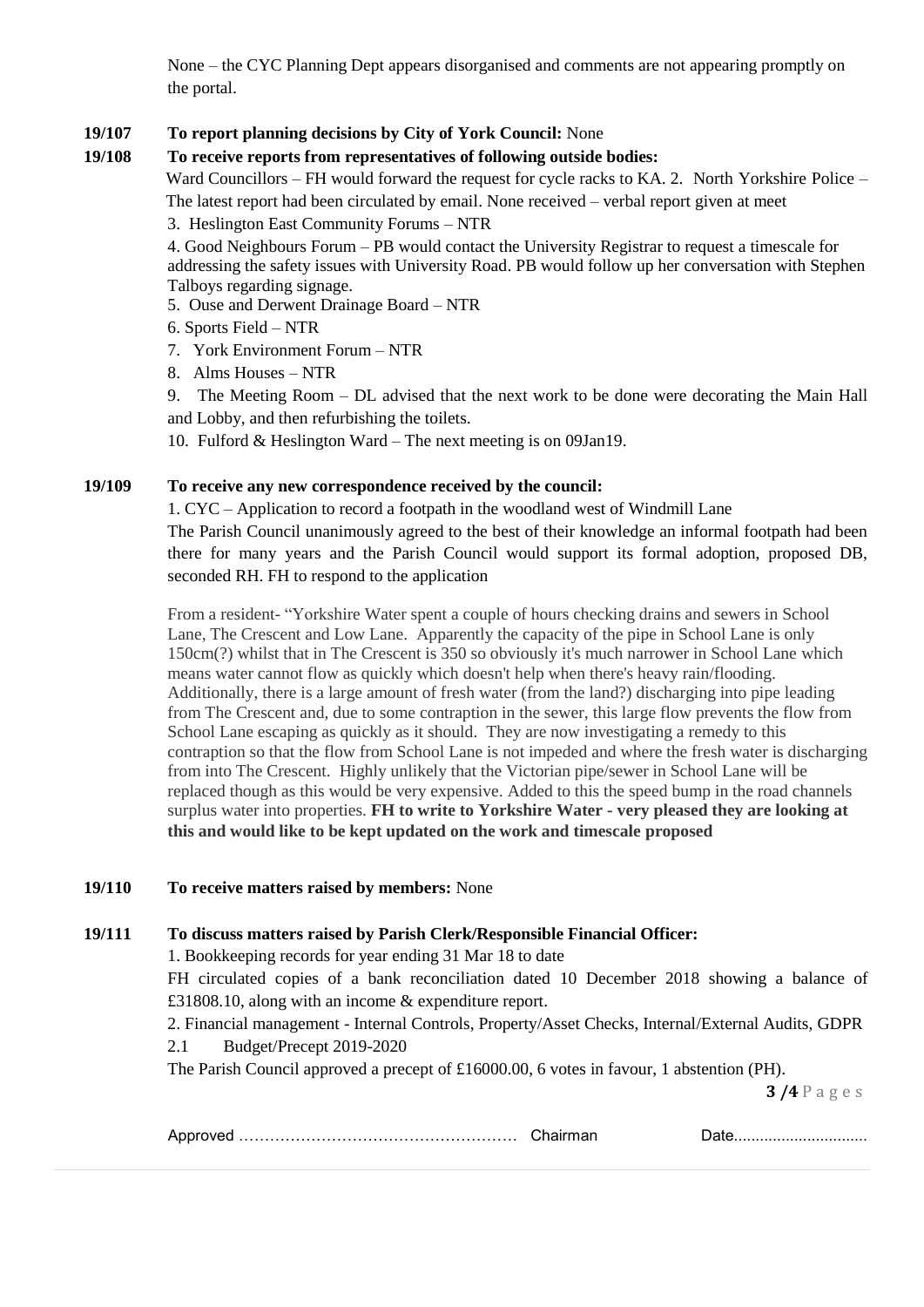| Cllrs. Now on Twitter and opened a telephone service one evening a week. Next meet $7th$ Feb<br>4. To approve the following invoices for payment<br>4.1<br>£339.33001784<br>Lengthsman<br>Salary<br>4.2<br>Parish Clerk<br>£280.33001785<br>Salary<br>19/112<br>To confirm the dates of the future meeting(s) on Tuesdays at 7.30 p.m. in the Meeting<br>Room as:<br>18Dec18, 15Jan19, 19Feb19, 19Mar19, 16Apr19, 21May19, 18Jun19, 16Jul19, 20Aug19, 07Sep19,<br>19Nov19, 17Dec19<br>150ct19. |  |  | 3. Matters raised with/by Yorkshire Local Councils Association (YLCA) Info/updates emailed to |
|------------------------------------------------------------------------------------------------------------------------------------------------------------------------------------------------------------------------------------------------------------------------------------------------------------------------------------------------------------------------------------------------------------------------------------------------------------------------------------------------|--|--|-----------------------------------------------------------------------------------------------|
|                                                                                                                                                                                                                                                                                                                                                                                                                                                                                                |  |  |                                                                                               |
|                                                                                                                                                                                                                                                                                                                                                                                                                                                                                                |  |  |                                                                                               |
|                                                                                                                                                                                                                                                                                                                                                                                                                                                                                                |  |  |                                                                                               |
|                                                                                                                                                                                                                                                                                                                                                                                                                                                                                                |  |  |                                                                                               |
|                                                                                                                                                                                                                                                                                                                                                                                                                                                                                                |  |  |                                                                                               |
|                                                                                                                                                                                                                                                                                                                                                                                                                                                                                                |  |  |                                                                                               |
|                                                                                                                                                                                                                                                                                                                                                                                                                                                                                                |  |  |                                                                                               |
|                                                                                                                                                                                                                                                                                                                                                                                                                                                                                                |  |  |                                                                                               |
|                                                                                                                                                                                                                                                                                                                                                                                                                                                                                                |  |  |                                                                                               |

 Please Note: The Parish Council is keeping a watching brief on items reported, but awaiting intervention and will include on the agenda as and when specific information to report:

- 1. City of York Council/Ward Cllr Keith Aspden
	- Virgin Media Boxes Requested: paint green
	- Dog fouling/Tally Alley Requested: refresh signs
	- Play Area Requested: improve signage en-route
	- Sunken Road Church Lane/Field Lane Requested: repair
	- Collapsed Man Hole/Main Street Requested: repair
	- Local Plan Requested: updates
	- Community Governance Review Requested: order approved before elections May19<br>- Main Street parking bays Requested: review of parking bay times
	- Requested: review of parking bay times
	- Villages benches Requested: new one
- **2.** University of York

--------------------------------

- University Road / Road safety concerns Requested: review master plan

Signs FH/PB to follow up with Stephen Talboys

| The Pensions Regulator – Duties Checker                                                                  |      |  |  |  |
|----------------------------------------------------------------------------------------------------------|------|--|--|--|
| Heslington Parish Council is an employer who has to provide a pension.                                   |      |  |  |  |
| Their Staging Date is<br>01 July 2017                                                                    |      |  |  |  |
| What you need to do and by when:                                                                         |      |  |  |  |
| 1. Confirm who to contact                                                                                | Done |  |  |  |
| FH has exchanged emails with The Pensions Regulator to advise them that both the Primary Contact and the |      |  |  |  |
| Secondary Contact is Fiona Hill.                                                                         |      |  |  |  |
| Choose a pension scheme                                                                                  | Done |  |  |  |